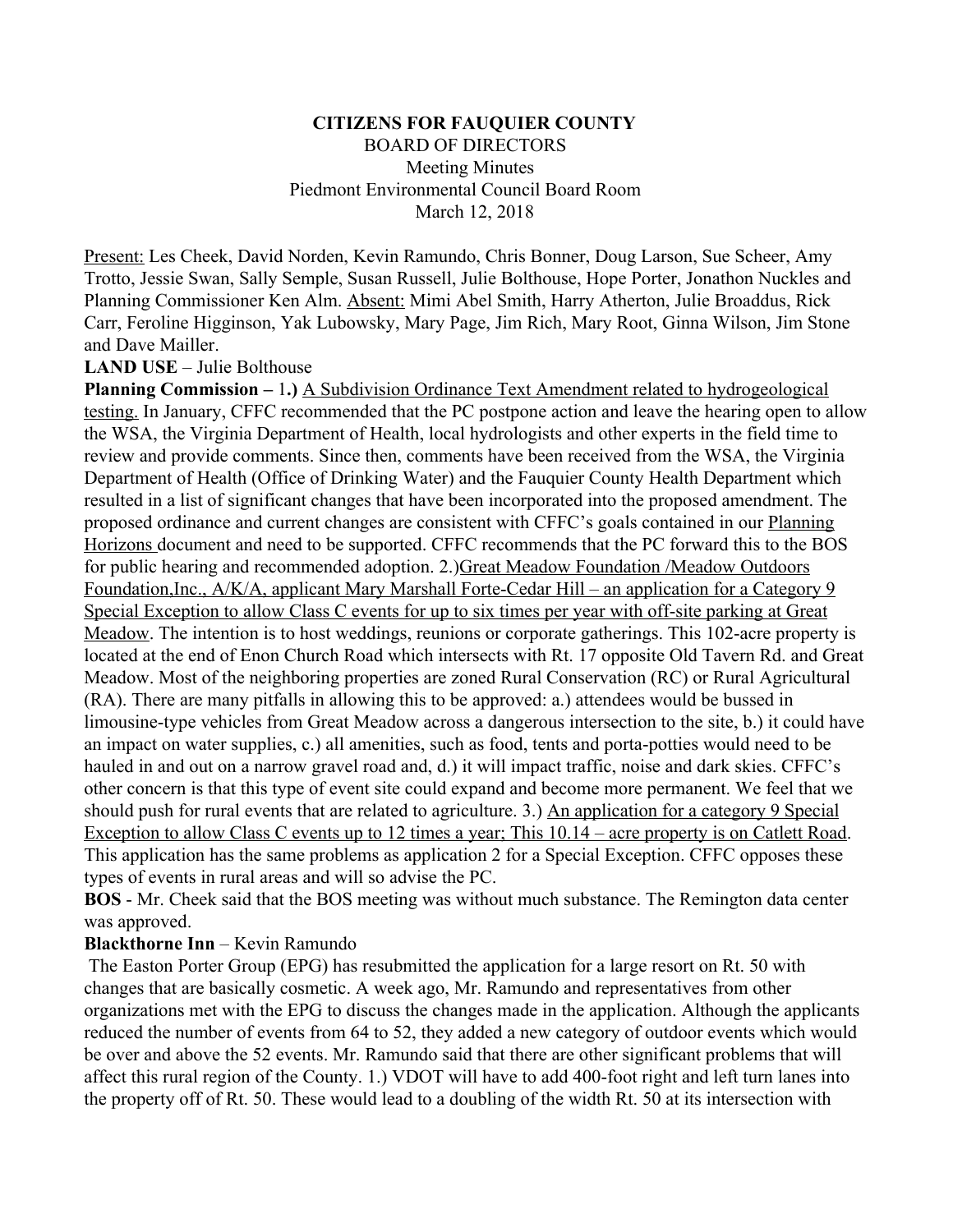Snakes Den Road and Gazebo Lane. 2.) Concern about the size of the proposed building for the dining room and pub because there is a limit to what degree a historic structure can be expanded under the County reuse ordinance. 3.) sewer system would require a pump and haul procedure. It is hoped that the BOS will put a cap on the 2014 application, which would greatly reduce the size of the facility. However, the EPG appears to be determined to fight for this. Mr. Ramundo said that the land use consultant for the EPG, Jim Carson, would like to come to a CFFC Board meeting to give a presentation

on the Blackthorne Inn plans. Mr. Cheek approved having Mr. Carson come to the April Board meeting. Ms. Bolthouse added that we need to invite County staff to the meeting, also.

# **REGULAR SESSION**

Mr. Cheek opened the meeting at 12:50 P.M. Jim Rich and Kevin Ramundo were elected to the Board for a one-year term. Jonathon Nuckles was elected to a 6-month advisory position. Since there was not a quorum, the elections will be ratified at the April meeting. The February minutes were approved and the March finance report was accepted. They will also be ratified in April.

# **CFFC BOS Budget Liaison Working Group** – David Norden et.al.

The group identified the two major expenditures the County faces: schools and fire and rescue. The state funds needed for schools are impacted by the land use program in this way: Land placed in conservation like the PDR program is counted against the County when receiving money for school funding because the land is evaluated at full market value, and the more assets the County has, the less money in school funding. The County does not receive taxes at full market value on the land in the PDR program. If land is in conservation easement, then the value is not counted against the County. Ms. Swan said that there is a definite need for new firehouse facilities. However, she believes that the main reason there is a need for paid firefighters is because no one is making an effort to recruit volunteers. There are plenty of grants available to help finance fire and rescue, but no one is applying for them. Mr. Cheek said that he thought CFFC should weigh in, in support of a volunteer grant writer, local volunteer training classes and volunteer recruitment.

## **COMMUNICATIONS –** Chris Bonner

Mr. Bonner said that the 50<sup>th</sup> Anniversary committee needs to meet to make recommendations as to how to use the articles written about CFFC's history. Ms. Scheer said there are many mistakes in the articles that need to be corrected before they are published and dispersed in any form. Mr. Bonner said that he would send all articles to the entire Board for comment.

## **FINANCE** – Julie Broaddus

 In the absence of Ms. Broaddus, Mr. Larson reported that the finance committee studied all expenses and income of CFFC over the last three years to determine, initially, annual charitable giving. In the process, the committee discovered that there was a need to examine all expenses and to create a budget and a finance committee to oversee the budget. The following proposals were made. 1.) determine the budget for Charitable Donations and Initiatives based on the Average Net Assets (ANA) over the last three years, 2.) Charitable Giving should represent 5% of the ANA, 3.) Charitable Giving be divided into two categories, (a) Mission Focused Giving and (b) Discretionary Giving with 90% to be Mission Focused and 10% Discretionary, and 4.) annually spend at least 5% of our ANA on Initiatives with a target of up to 20%. (Initiatives are projects that fit our mission, i.e., traffic studies, educational forums, etc.). The committee recommended Mission Focused Giving to the following organizations: Kitty Smith Conservation Award, Goose Creek Association, Buy Fresh, Buy Local Campaign, Fauquier Education Farm, Clifton Institute, Fauquier Heritage and Education Foundation. An annual contribution to PEC should be \$1000.00 in recognition of the support of the PEC staff and the use of the PEC meeting space